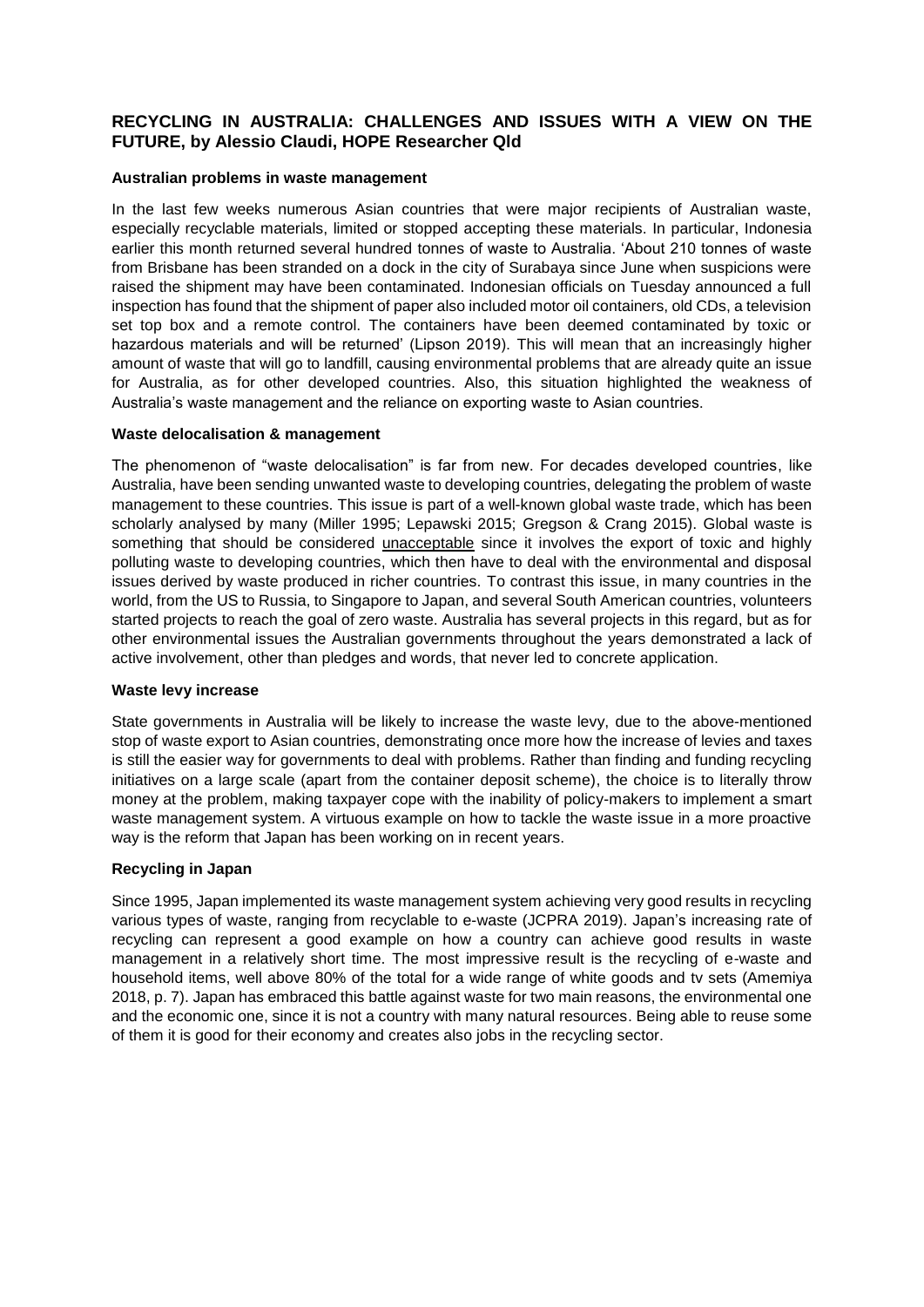

*Figure 1 - Retrieved from https://www.nippon.com/en/features/h10031/taking-out-the-trash-injapan.html*

## **Can Japan be a model for Australia?**

Japan can indeed be an example for Australia in regard to recycling, even if in many areas are very different starting from the geographical point of view, for example Japan has more population but it is way smaller than Australia. However, we have to consider that Australia is one of the world's most urbanised countries in the world, with around 90% of people living in towns and cities within 50 km from the coastline. This reduces by much the area in which waste is produced, limiting the extent of the infrastructure needed for processing and recycling of waste. Anyhow, the problem is not only the lack of infrastructure and the government scarce willingness to invest, but it is the willingness of each citizen to do their part in recycling. Education and awareness also play a pivotal role in a correct and widespread recycling, which would provide in turn many different advantages to Australia.

#### **References:**

Amemiya, T 2018, 'Current State and Trend of Waste and Recycling in Japan', *International Journal of Earth & Environmental Sciences,* vol. 3, no. 2, viewed 30 July 2019, <https://www.graphyonline.com/archives/IJEES/2018/IJEES-155/>.

Gregson, N & Crang, M 2015, 'From waste to resource: the trade in wastes and global recycling economies', *Annual Review of Environment and Resources*, vol. 40, pp. 151-176, viewed 29 July 2019, <https://www.annualreviews.org/doi/abs/10.1146/annurev-environ-102014- 021105?journalCode=energy>.

JCPRA 2019, 'Promoting recycling of waste containers and wrappings', *The Japan Containers and Packaging Recycling Association*, viewed 29 July 2019, <https://www.jcpra.or.jp/english/tabid/603/index.php>.

Lepawski, J 2015, 'The changing geography of global trade in electronic discards: time to rethink the e-waste problem', *The Geographical Journal*, vol. 181, no. 2, pp. 147-159, viewed 30 July 2019, <https://rgs-ibg.onlinelibrary.wiley.com/doi/pdf/10.1111/geoj.12077>.

Lipson, D 2019, 'Indonesia to send back Australian paper waste 'contaminated' by dirty nappies and electronics', *ABC News*, 10 July, viewed 30 July 2019, <https://www.abc.net.au/news/2019-07- 09/indonesia-to-ship-back-contaminated-australian-waste/11292540>.